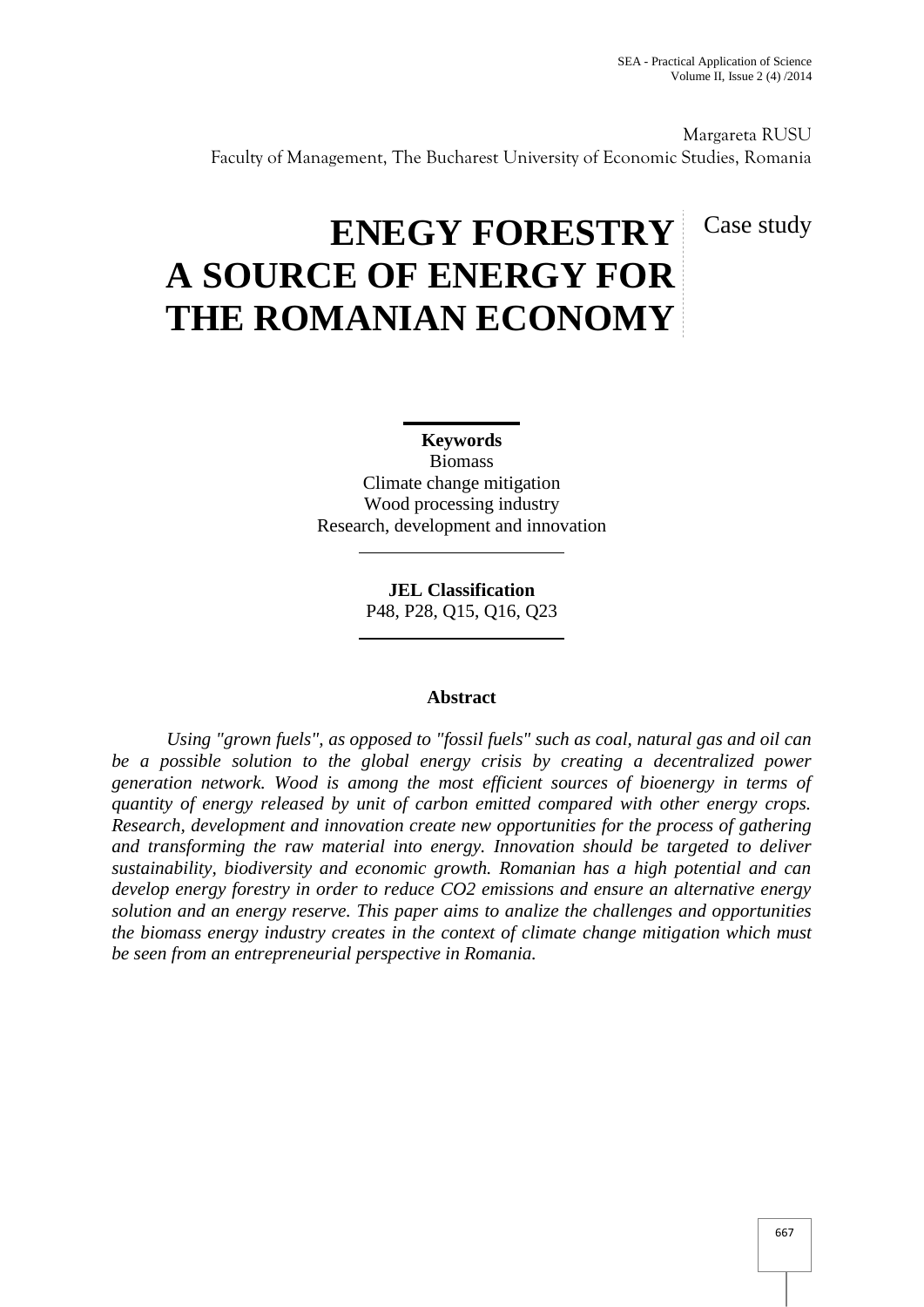# **Introduction**

Wood has been for a long time a primary source of energy and material for human society. Mankind had seen wood as a source of agriculture, raw material for construction, crafts, fuel, climate change mitigation material etc. Over the last century, we switched from many previously uses of wood to non-renewable materials such fossil fuels, metals, coal, concrete, oil, plastics etc that have a negative impact on the environment. (Inman, 2009; Oosthoek, K.J.W)

The destruction of the world's forests represents a major concern in our age because a whole range of environmental problems are associated with deforestation, among them flooding, accelerated loss of soil, encroaching deserts and declining soil productivity (Giurgiu 2010; Tasneem Abbasi& Abbasi, 2010; Tomescu, et. al. 2011).

Due to rapid and widespread changes in the world's human population, unprecedented levels of consumption present profound challenges not only to the human health and wellbeing but also to the natural environment. In order to cut down GHGs (green house gases) mankind needs to make growth greener and make our economic and environmental policies more compatible by mutually-reinforcing each other (Sathre and Gustavsson, 2009; Cozmei et al., 2012; Rusu 2013).

The imminent decline of the world's fossil fuels, coal and oil production, its high market prices and environmental impacts have made the production of biofuels to reach unprecedented levels over the last years. Consequently, there have been intense debates among the European Union policy makers, international organizations and political leaders in order to discuss the impacts of the biofuel use intensification.( Escobara et al. 2009; Volk et al., 2009)

#### **Biomass in the context of climate change mitigation**

According to Biomass Energy Center, biomass is biological material derived from living, or recently living organisms. In the context of biomass for energy this is often used to refer to plant based material, but biomass can equally apply to both animal and vegetable derived material.

The Food and Agriculture Organization (FAO, 2008) considers that compared to other energy crops, wood is among the most efficient sources of bioenergy in terms of quantity of energy released by unit of carbon emitted. Another advantage of generating energy from trees, as opposed to agricultural crops, is that trees do not have to be harvested each year, the harvest can be delayed when market prices are down, and the products can fulfil a variety of end-uses.

The availability of wood, and its potential as a biofuel to substitute fossil fuel in the future and its carbon sink properties, are unevenly distributed throughout the world. Romania, due to its natural resources (uneven distribution of forests/available wood), can promote an energy policy based on decentralised power generation. Global industrial round wood production was about 1.7 billion cubic meters in 2005, compared with fuel wood production of approximately 1.8 billion cubic meters (FAO, 2007). FAO reported that in 2012 at a global level 19 million metric tons of pellets were produced.( Retka Schill, 2013) There has been much discussion of the presumed benefits of bioenergy in terms of carbon dioxide emissions. It should be underlined that bioenergy is only a renewable and sustainable form of energy under certain conditions (Perley, 2008).

The carbon efficiency of wood-based combined heat and power systems is generally high in relation to non-renewable energy sources and most other biofuels. Spitzer and Jungmeier (2006) found that heat production from a combined cycle power plant operating on wood chips produced only 60 g CO2 equivalent for each kilowatt of energy produced. A similar plant using natural gas produced about 427 g. "Sufficient supply is not the right question, but how price levels and market trends will affect the mobilization potential of wood from the forest" pointed out one of the keynote speakers, Dr. Lauri Hetemäki from the European Forest Institute (European Forest Intitute, 2013).

The way in which wood is collected is influenced by the tradition and specificity of the activity in Romania. In Neamt, Bacau, Suceava the harvesting power of the firms which have high technology equipment and capital has risen, supporting a long term demand on the wood market. The main indicator that sustains this statement is the price of wood which at the Forest Department in Neamt (Directia Silvica Neamt) in 2012 registered a medium price increase for roundwood of 25%(127,5 lei/mc or 28,3euro/m3 ) and in the first semester of 2013 a price increase of 17%(149,9 lei/mc or 33,3 euro/m3).

The main increase in prices was obtained for spruce (genus Picea) used mainly in the wood processing and furniture industry due to its qualities. For the second semester of 2013 the demand for wood and in general certain species that are crucial for certain industries generated significant increase not only for the demand of spruce (roundwood prices increased to around 200 lei/mc) but also prices rose up to 600 lei/mc  $(133$ euro/m3) for oak (genus Querqus) used in the wood processing industry and a 33% increase in the price of firewood sold to the population for household consumption in October 2013. In the first semester of 2014 the price of spruce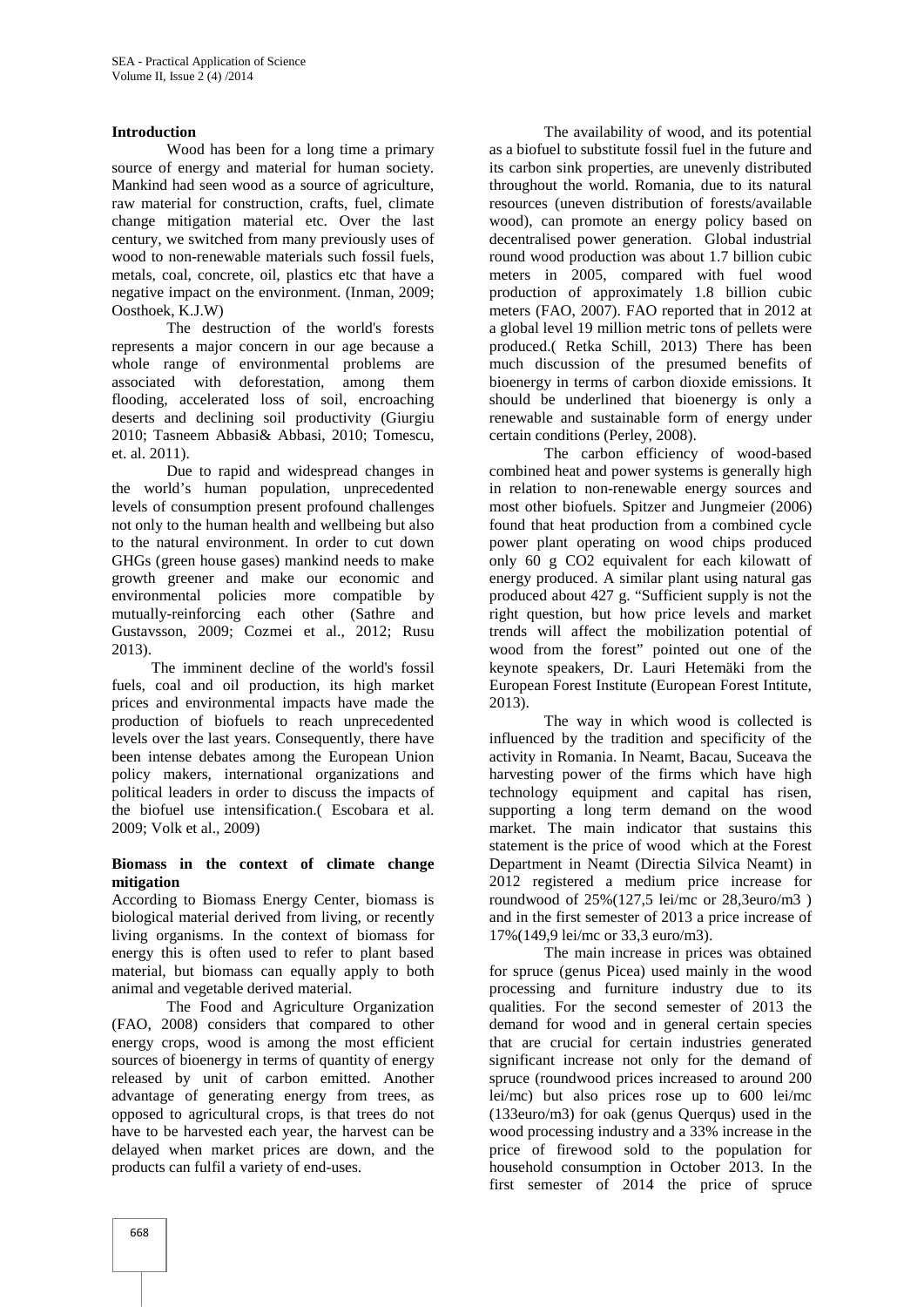roundwood continued to rise to aproximatly 250lei/mc and in the second semester the tendency is for it to rise to aproximatly 350 lei/mc due to the demand on the external markets.

For the biomass industry the important aspect is the energy produced from the wood and the cost of the raw material, therefore the price increase of the raw material has as a direct consequence the price increase of the biomass. In Romania and in Neamt county energy forestry is not exploited at its potential due to the high demand of wood and the constant increase in raw material prices, fuel prices and electricity.

There are nevertheless increasing debates whether biomass forestry can provide or not an added value to the biomass energy sector. If we look at Germany which has embraced the idea through its policies we can see its effects as debatable even if the company is owned by the state like Hessen-Forest (a forestry company owned by the western German state of Hesse). For some years now, wood has enjoyed a reputation for being an excellent source of energy -- one that is ecofriendly and presumably climate neutral. At the moment, more than half of the lumber felled in Germany makes its way into biomass power plants or wood-pellet heating systems. The decentralized power generation resulted in an increase of prices for wood and the related profit expectations. The prospect of making a quick buck, Martin Kaiser (a forest expert with Greenpeace), says "has led to a downright brutalization of the forestry business." (Spiegel Staff, 2013)

Europe continued to be a net importer of industrial round wood in 2011, with imports of 10 million m3 more than exports. In order of rank, Austria, Germany, Sweden, Finland and Belgium were the major importing countries. Prices for softwood saw logs fell in virtually all major markets worldwide in late 2011 and early 2012, as reported in the Wood Resource Quarterly, both in local currencies as well as in US dollars. This resulted in the third consecutive quarterly decline of the Global Sawlog Price Index (GSPI) to \$85.90/m3 in the 1Q/12. The Index was down 3.0% from late 2011, and almost 9% lower than the alltime high in the first quarter of 2011. Before the recent decline, the Index had gone up continuously since early 2009. (FAO 2012)

The decrease in the price of wood in the last few years in Europe can be seen as a side effect of the international financial crisis. As the crisis for energy continues due to lack of solutions that can support the world demand and the constant increase of consumption of energy at a global level the price for bioenergy in this international context is going to constantly increase as seen in the previous example of the Romanian market.

The appropriateness of different bioenergy production systems in economic, environmental

and social terms will depend to a large extent on strategies, national and local circumstances. In planning a bioenergy strategy, analysis of different options and their broad impacts should be carried out to ensure that policy objectives will be met without damaging ecosystems.

#### **Advantages and disadvantages of using bioenergy**

"Using biomass for energy can help in promoting new types of forest management and ensure livelihoods in rural areas by giving new economic alternatives. The new Forest Strategy is an appropriate framework to bring the wood energy discussion", pointed out Ms. Tarja Cronberg, Member of the European Parliament (European Forest Intitute, 2013).

Potential benefits and negative effects of bioenergy development and usage are summarised in the following paragraph (Berndes et al., 2003; Cozmei et al., 2012; Makeschin., 1994; Kishore et al., 2004, Payne, 1980 etc.):

# **Potential benefits:**

- Diversification of forestry and agricultural products;
- Stimulation and long term development of rural economic development and poverty reduction;
- Higher income for biomass producers;
- Development of infrastructure and employment in rural areas;
- Lower greenhouse gas emissions/ carbon sink(CO2 that is trapped in the biomass until it is used to generate energy) ;
- Increased investment in land rehabilitation;
- New revenues generated from the use of wood and agricultural residues, and from carbon credits;
- Reduction in energy dependence and diversification of domestic energy supply;
- Access to affordable and clean energy for small and medium-sized rural enterprises/ households;
- Alternative energy solutions ;

# **Potential negative impacts:**

- Reduced local food availability if energy crop plantations replace farmland;
- Increased food, wood, and wood products prices for consumers;
- Demand for land for energy plantations may reduce biodiversity;
- Increased number of pollutants;
- Modifications to requirements for vehicles and fuel infrastructures;
- Higher fuel production costs;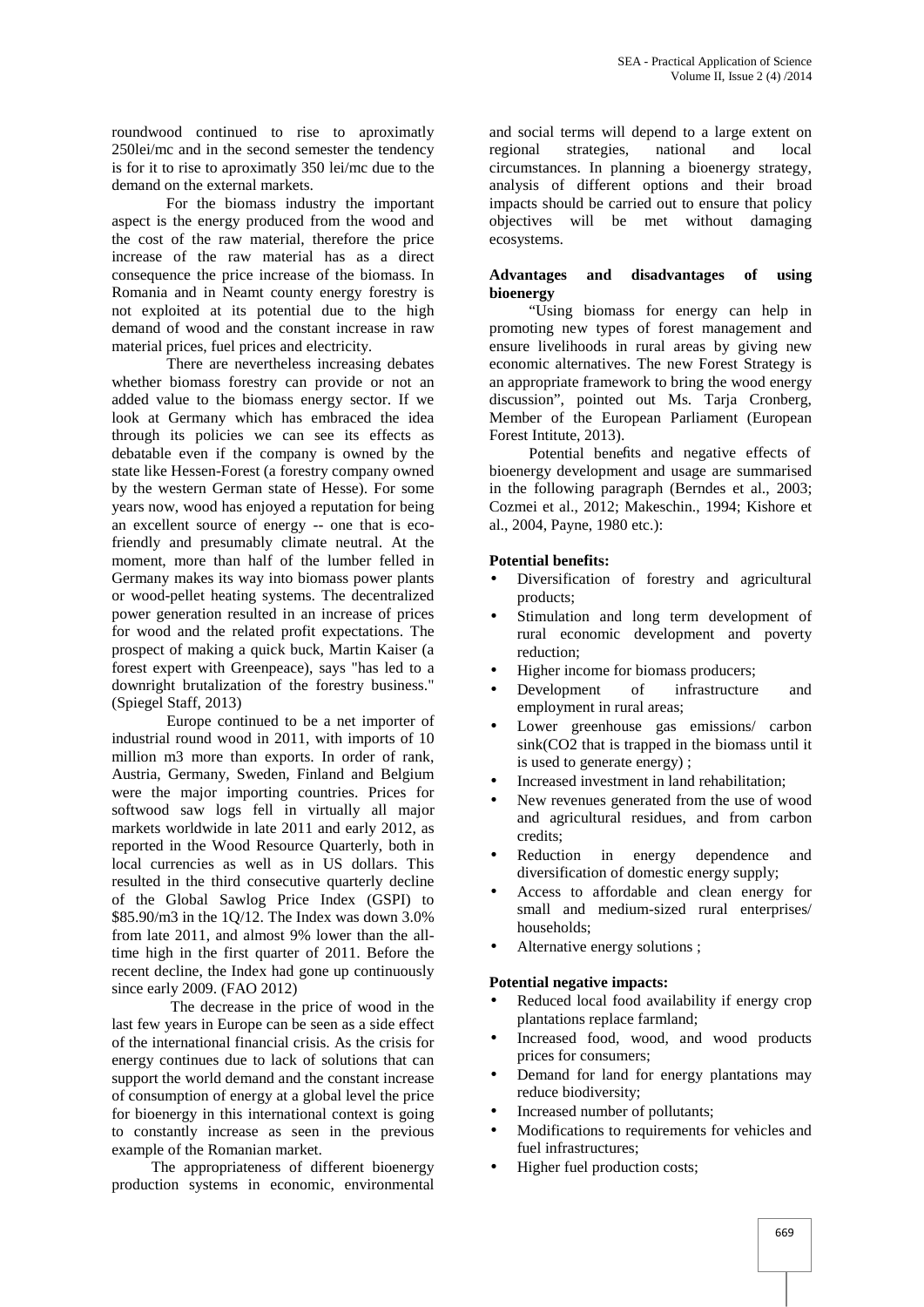- Increased wood removals leading to the degradation of forest ecosystems;
- Displacement of small farmers and concentration of land tenure and incomes;
- Reduced soil quality and fertility from intensive cultivation of bioenergy crops;
- Distortion of subsidies on other sectors and creation of inequities across countries due to different energy policies .

A considerable number of studies have arrived at widely different conclusions concerning the possible contribution of biomass in the future global energy supply (some from below 100 EJ yr−1 to above 400 EJ yr−1 in 2050). The major reason for the differences is that the two most crucial parameters—land availability and yield levels in energy crop production—are very uncertain, and subject to widely different opinions (e.g., the assessed 2050 plantation supply ranges from below 50 EJ yr−1 to almost 240 EJ yr−1). The expectations about future availability of forest wood and of residues from agriculture and forestry vary substantially among these studies underlined Göran Berndes, Monique Hoogwijk and Richard van den Broek (2003).

From the viewpoint of science (forestry, soil, ecology, etc.) general ecological criteria have to be considered in intensive forest land use systems. An entire and holistic view of the ecological consequences of energy forestry is necessary especially with respect to the long term, and to make forest biomass comparable and competitive with fossil fuels.

# **Research, development and innovation in biomass theology**

Nowadays it has become apparent that the key to a successful innovation solution depends on many more factors than just technology and money. Factors such as creativity, entrepreneurship, knowledge development, knowledge sharing, public private research and effective lobbying against resistance to change also play an important role. Successful innovations require the development of strong 'innovation systems'; an innovation system comprises all stakeholders, infrastructure, standards, regulations, working processes that influence the speed and direction of innovation (Lanzi, 2013, Van den Hoveet al., 2012). The challenge of modern innovation contributes<br>management in the context of international According management in the context of international turbulence is to effectively support the gradual growth of a strong innovation system in which the innovation will develop. Government support is not just a matter of subsidies. Governments need to provide other types of assistance, facilitation and guidance, removing institutional obstacles etc(Europe Horizon 2020, European Commission 2013) .

According to the European Commission (MEMO/13/274) in Romania high growth is observed for Community trademarks, Community designs and License and patent revenues from abroad. Growth for License and patent revenues was the highest for all Member States. A strong decline is observed for Non-R&D innovation expenditures and SMEs innovating in-house. Growth performance in Intellectual assets is well above average and in Firm investments and Innovators well below average.

While the use of wood for cooking and heating is as old as civilization, the efficiency of this energy source varies according to production systems. Open fires convert only about 5 percent of wood's potential energy. Traditional wood stoves increase this efficiency to about 36 percent, and charcoal-based systems are between 44 and 80 percent efficient, depending on the furnace design and charcoal production method. The modern wood pellet stove delivers about 80 percent efficiency for residential use (Karlsson and Gustavsson, 2003).

"Advanced wood combustion" a hightech new way of wood burning holds great potential to save energy, cut costs, and even fight global warming. Mason Inman (2009) underlined that in advanced wood combustion power plants, intense heat and carefully controlled conditions ensure that nearly all the carbon in the wood is broken down into flammable gases. Then the gases are ignited, burning much more cleanly than a typical smoky home fireplace. Antti Asikainen, forestry expert at the Finnish Forest Research Institute, says that in the city of Joensuu where the technology has been used "air quality has improved greatly". Jack Byrne, director of the Middlebury College (in Vermont which opened a wood-fired power plant in 2009), Sustainability Integration Office, "[…] it will pay for itself" in about 13 years—"less than half the power plant's lifetime".

Biomass gasification is an area where we see a number of promising technological developments ("breakthrough technology"). Within a decade, as the reserve of natural gas decreases, green gas will become economically attractive; both as a sustainable fuel in industry as well as for domestic use, biofuel for vehicles. Gasification technology helps in realizing the international sustainable energy objectives, and pioneering research that contributes to this is taken up by industry. to ERA-NET Bioenergy, the gasification of biomass works in a completely different way. Heating up dry biomass, wood for example, to extreme temperatures (up to 850 degrees) without the addition of oxygen, will cause the matter to 'gasify'. This gasification technology has been around for a long time, but from its early days the product gas contained all sorts of contaminants and its calorific value was too low. Modern technology has changed this due to the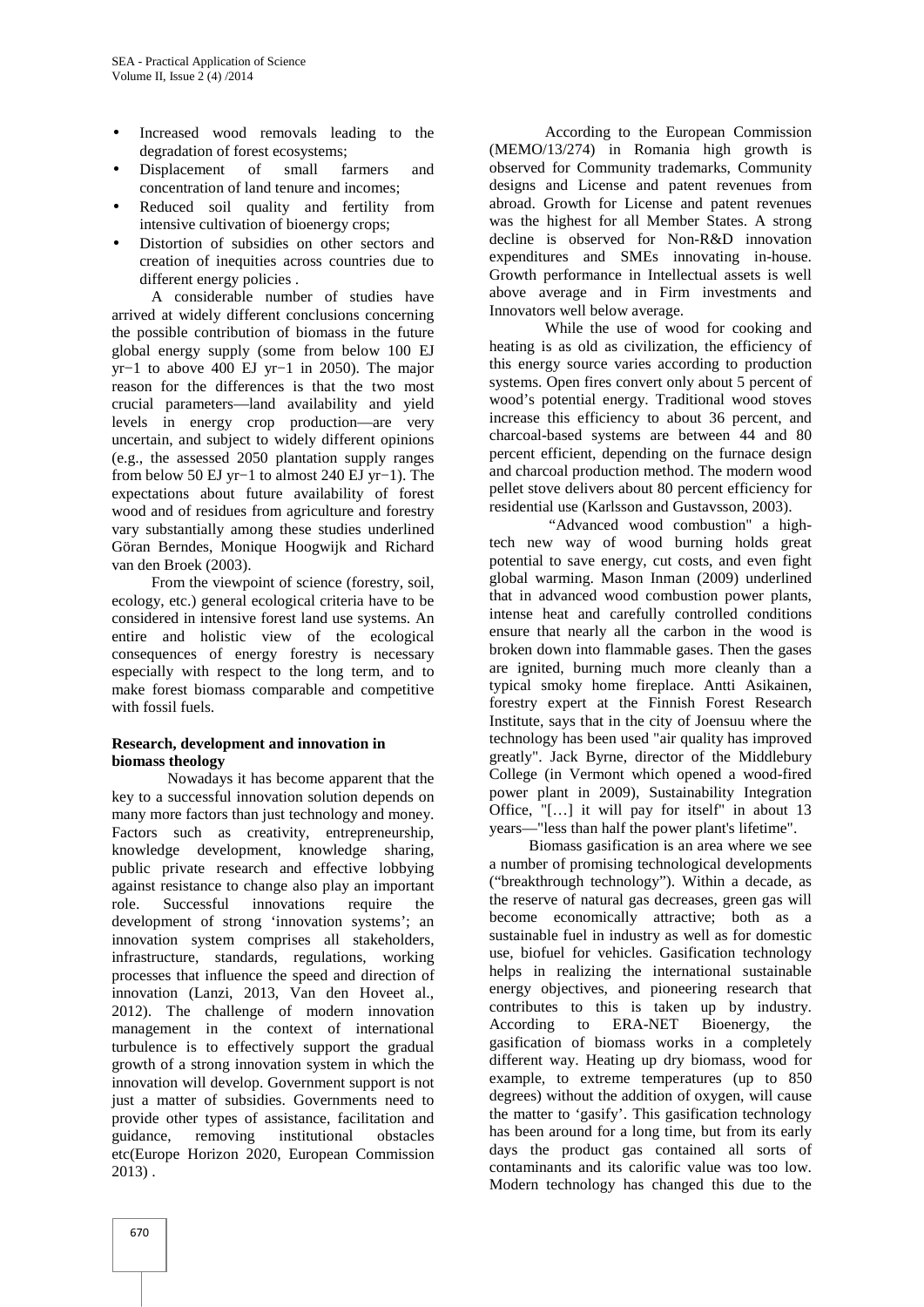development of gas cleaning processes(see table no1).

Innovation in the biomass energy sector has been receiving increasing attention as a means to achieve economic growth while also improving environment and energy use. In recent years, innovation has become an important component of international climate negotiations and strategies. It also provides support for implementing complementary policies that insure that energy consumption will not rise following innovation. The review of different economic studies considers the treatment of innovation in applied climate– economy models used for policy analysis. These models often lack empirical foundation and could be improved as the data analyzed do not come from the Romanian territory. In some cases, this would require an expansion of the empirical literature to consider more sectors or geographical areas. This is not always easy, as many studies, are often limited by data availability. (Berndes et al., 2003; D'Silva, & Appanah, 1993; Lanzi,2013; Inman, 2009; Kaltschmitta et al., 2003; Kishore, et al., 2004,etc.)

#### **The biomass processing industry**

Energy crops encompass plants/trees (willow, poplar, paulownia, miscanthus etc) that are purposefully planted to be used as fuel or converted into biofuel. The primary objective of energy crops is to obtain the highest possible amount of energy given the climatic conditions without damaging the environment. Energy crops are attracting increasing attention as they are seen as an indigenous alternative to fossil fuels that can reduce CO2 emissions and the need to import fossil fuels, oil and gas (Tasneem Abbasi& Abbasi 2010; European Forest Intitute, 2013, Perley, 2008 ).

Forestry is facing and is going to face changes because the demand for paper pulp is decreasing as recycling is increasing and more correspondence is conducted through the internet. The wood processing industry and biomass production in Romania are faced with a battle for the available raw material because the offer of wood on the Romanian market is limited due to the offer of wood and forestry laws. According to Giurgiu(2010), the National Forest Tree Planting Program aims to increase Romania's forest surface by 2 million hectares by 2035 but this is not enough to accommodate the future need of wood on the Romanian market.

The wood processing industry and furniture industry is fighting fiercely against

the renewable energy sector where wood is preferred as raw material. The added value in the wood processing industry is around 1044 euro/tone dry wood and only 118 euro /tone of wood used in the bioenergy sector. The amount of work hours in the wood processing industry if the technology is not old is around 54 hours/tone of dry wood as

opposed to only 2 hours in the bioenergy sector. These figures and the subsidies offered in the European Union had a boomerang effect in increasing the use of wood for biofuel and decreasing the cheap available wood (European Commission MEMO/13/274).

Steam-turbine power boilers designed to work primarily with bark can be added to sawmills as an alternative to beehive burners or other equipment to dispose of waste. Heat from power boilers can generate steam, which can be used for electricity generation using turbines or to meet process requirements. Recovery boilers are used in a similar way in pulp and paper mills, to recycle black liquor and recover pulping chemicals, as well as to produce steam to drive the pulping process. The efficiency of a steam-turbine power boiler is generally about 40 percent (Karlsson and Gustavsson, 2003).

Romania has a great potential to produce and use bioenergy generated from wood(see table no 2). Firstly, small to medium sized plants can be established near the existing raw material. Secondly, energy fields can be seen as steady (yearly, at 2-3 years or up to 8-10 years depending on the tree species) income for farmers that can start to plant trees instead of crops. Thirdly, unlike crops which after being plated must be harvested at their due date wood plantations can remain several years without being harvested and grow until the selling price becomes profitable. Fourthly, partnerships can be set up between energy fields' owners and power plants for the future "production of wood" (Tomescuet. al. 2011, European Forest Intitute, 2013; Giurgiu 2010).

Steps in using energy fields have already been set in motion in Romania as more and more owners realise their economic potential despite the bureaucracy setbacks and the legislation that does not include energy fields neither in agriculture nor in the forestry activity. For example in Harghita there is an energy plantation of 12 hectare since 2007 and the willow harvested from it is transformed in coal.

#### **Conclusions**

When we talk about innovation, the most innovative countries in the European Union share a number of strengths in their national research and innovation systems with a key role played by the business activity and higher education sector. The business sectors of all innovation leaders perform very well, as measured by Business R&D expenditures and PCT patent applications. The innovation leaders also share a well-developed higher education sector as shown by very high scores in New doctorates graduates, International scientific co-publications and public-private co publications with the latter also signaling strong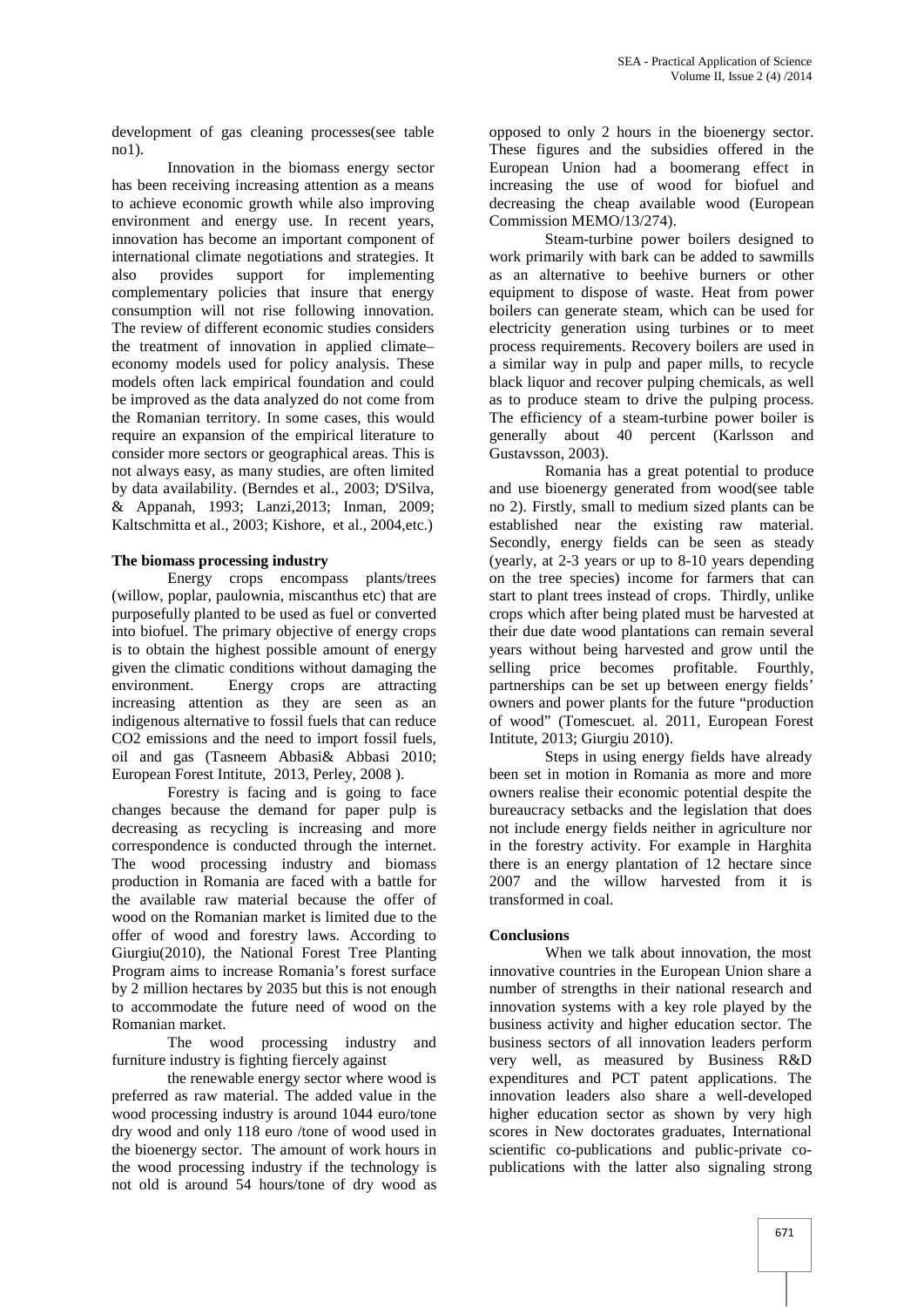linkages between industry and science.( European Commission, MEMO/13/274)

Most of the times, green energy, comes at an enormous cost and the environment will also pay a price if mankind abuses its resources and expects more then what the land can offer. The effects of energy forestry on former arable soils are influenced positively due to the lack of frequent input of heavy agricultural machinery but also because some tree species can improve land that have been deteriorated by inappropriate agricultural methods applied over the years. Soil solution nitrate can significantly be reduced in soils planted with fast growing trees, as long as nitrogen fertilizers are applied in accord with the nutrient demands of the trees. The ground vegetation may also act as an important nitrogen sink during plantation establishment and after harvesting. (Makeschin 1994).

In the last few years the need for electricity in Romania has constantly increased. Due to the importance of green energy in the context of climate change mitigation it is desirable to use solar, wind or hydro energy. The problem is what source of energy can be used that is ecofriendly when there is no sun, no wind and no water?

The question how an expanding bioenergy industry based on the biomass from the wood sector would interact with other land uses, such as food production, biodiversity, soil and nature conservation, and carbon sequestration has been insufficiently analyzed. Innovation in this context is only desirable to the extent that it improves human well-being and contributes to economic, social and environmental stability. It is therefore difficult to establish to what extent bioenergy is an attractive option for climate change mitigation in the energy sector. A refined modeling of interactions between different uses and bioenergy, food and materials production—i.e., of competition for resources, and of synergies between different uses—would facilitate an improved understanding of the prospects for large-scale bioenergy and of future land-use and biomass management in general

# **Aknowledgement**

This work was supported by the project "Excellence academic routes in doctoral and postdoctoral research - READ" co-funded from the European Social Fund through the Development of Human Resources Operational Programme 2007- 2013, contract no. POSDRU/159/1.5/S/137926.

#### **References:**

- [1] ARGE Miscanthus Romania*,* .Retrieved from*:* http://www.miscanthus.com.ro/
- [2] \*\*\*, *Assessing Biomass Feasibility. Biomass as a Fuel source*, .Retrieved from :

http://www.esru.strath.ac.uk/EandE/Web\_sites/ 06-

07/Biomass/HTML/biomass\_fuel.htm#energy

- [3] \*\*\*, Europa Horizon 2020, .Retrieved from: http://ec.europa.eu/research/horizon2020/index \_en.cfm
- [4] Berndes, G., Hoogwijk, M. and Broek, R.( 2003). The contribution of biomass in the future global energy supply: a review of 17 studies, *Biomass and Bioenergy* 25, p. 1-28
- [5] Cozmei, C., Rusu M. and Caloian, F.( 2012). Wood for Energy vs. Material scenario: Economic and fiscal impacts of wood as a solution for sustainable development or how to "give value" to forests in Neamt county, *Rolul Euroregiunilor in dezvoltarea durabila in contextual crizei mondiale 13*, Tehnopress, Iasi, p. 152-167, ISBN 978-973-702-931-7
- [6] D'Silva, E. and Appanah, S. (1993). Forestry management for sustainable development, *EDI Policy Seminar Report 32*, Washington, DC: Economic Development Institute, World Bank.
- [7] Escobara, J., Lorra E., et al. (2009) "Biofuels: Environment, technology and food security" Renewable and Sustainable Energy Reviews vol. 13, p. 1275-1287
- [8] European Commission (2013). *Comparing the innovation performance of EU Member States*, MEMO/13/274
- [9] European Forest Intitute (2013). *Forest biomass is key to meet EU renewable energy targets*
- [10] FAO (1997). *FAO provisional outlook for global forest products consumption, production and trade to 2010*. Rome
- [11] FAO (2007). *FAOSTAT database*. Rome. Retrieved from: faostat.fao.org
- [12] FAO (2008). *Forestry Paper 154*, Food and Agriculture Organization of the United Nations, Rome
- $[13]$  Giurgiu, V. (2010). P durile i schimb rile climatic. *Revista P durilor* 3, p. 3-17.
- [14] Inman, M. ( 2009) . Hot New High-Tech Energy Source Is ... Wood? *National Geographic News*
- [15] Kaltschmitta, M., Thräna, D. and Smith K.R.(2003). Renewable Energy from Biomass. *Encyclopedia of Physical Science and Technology* (3ed ed.), p.203-228
- [16] Karlsson, Å. and Gustavsson, L. (2003) . External costs and taxes in heat supply systems*, Energy Policy*, 31, 1541–1560.
- [17] Kishore, V.V.N., Bhandari, P. M. and Gupta, P. (2004). Biomass energy technologies for rural infrastructure and village power opportunities and challenges in the context of global climate change concerns, *Energy Policy* 32, 801-810
- [18] Lanzi, E. (2013). Impacts of Innovation: Lessons from the Empirical Evidence *Encyclopedia of Energy, Natural Resource, and*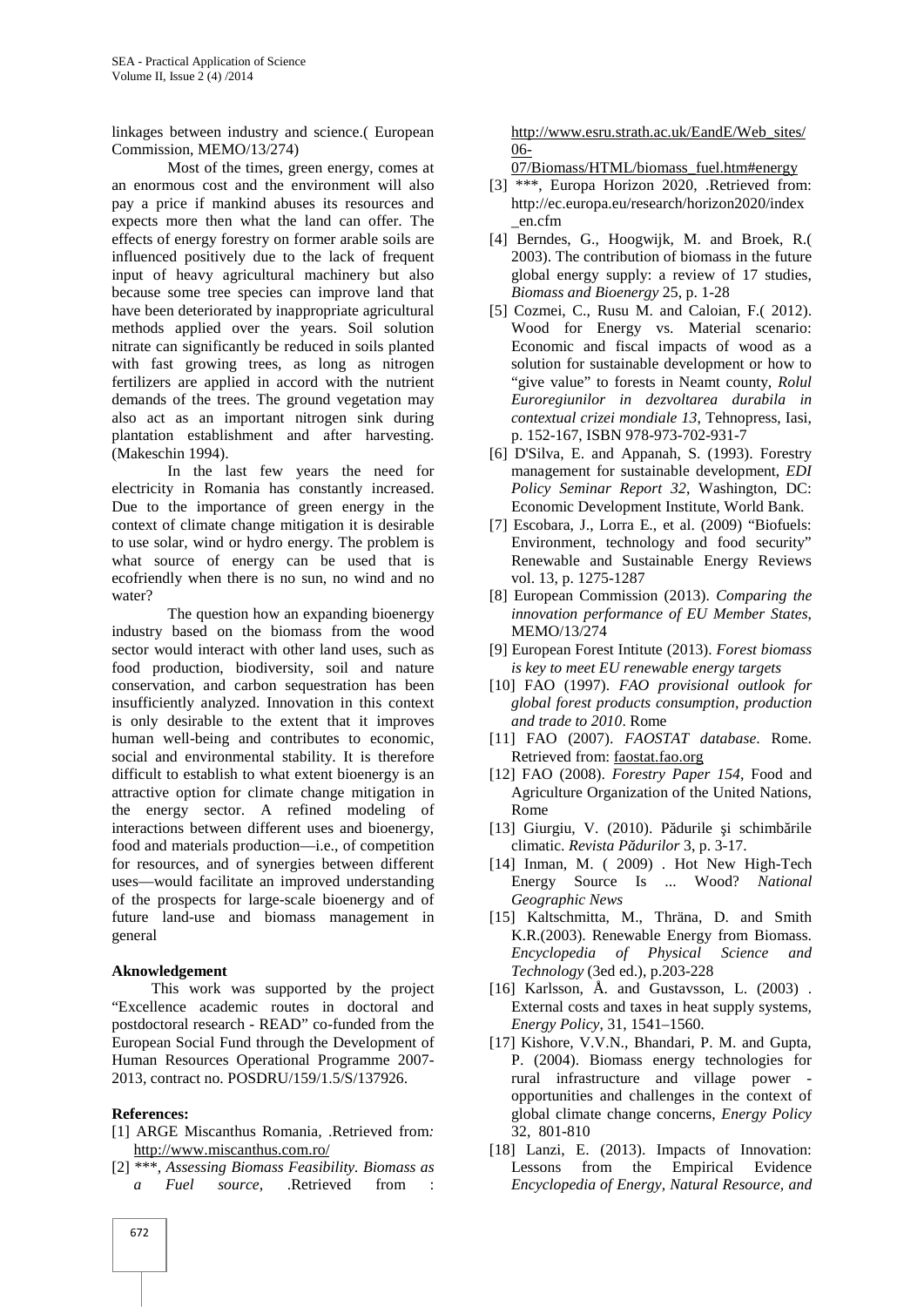*Environmental Economics,* Vol. 1: ENERGY, 82-88

- [19] Makeschin. F. ( 1994). Effects of energy forestry on soils, *Biomass and Bioenergy* 6, 63- 79
- [20] Oosthoek, K.J.W. The Role of Wood in World History, *Environmental History Resources*. Retrieved from: http://www.ehresources.org/wood.html
- [21] Payne, G.A. (1980). *The energy managers handbook*, Guildford, Surrey, UK: Westbury House.
- [22] Perley, C (2008). *The status and prospects for forestry as a source of bioenergy in Asia and the Pacific,* Bangkok, Thailand, FAO Regional Office for Asia and the Pacific
- [23] Retka Schill S., (2013). FAO: 19 million metric tons of pellets produced in 2012. Retrieved from: http://biomassmagazine.com/articles/9836/fao- 19-million-metric-tons-of-pellets-produced-in- 2012
- [24] Rusu, M. (2013). *The Wood Processing Industry and Furniture Industry in Romania- History, Threats and Opportunities"*, 2013 International Conference on Psychology, Management and Social Science (PMSS 2013), January 23-24, Shenzhen, China 2013
- [25] Sathre, R. and Gustavsson, L. (2009). Processbased analysis of added value in forest product industries, *Forest Policy and Economics* 11, 65–75
- [26] Sathre, R. and Gustavsson, L.( 2009). Using wood products to mitigate climate change: External cost and structural change. *Applied Energy* 86, 251-257
- [27] Spiegel Staff ( 2013). *The Price of Green Energy: Is Germany Killing the Environment to Save It?*, Retrieved from: http://www.spiegel.de/international/germany/ge rman-renewable-energy-policy-takes-toll-on nature-conservation-a-888094.html
- [28] Spitzer, J. and Jungmeier, G. (2006). *Greenhouse gas emissions of bioenergy systems* Presented at the European Conference on Bioenergy Research, Helsinki, Finland, 19–20 October.
- [29] Tasneem Abbasi, S.A. Abbasi (2010). Biomass energy and the environmental impacts associated with its production and utilization. *Renewable and Sustainable Energy Reviews* 14, 919–937
- [30] Tomescu, R., Târziu, D. et. al. (2011). Biodiversitatea, energia i schimb rile climatic. *Revista Pădurilor* 126, 32-36.
- [31] UNECE/FAO *Forest Products Annual Market Review, Wood raw material markets, 2011-* 2012. Retrieved from http://www.unece.org/fileadmin/DAM/timber/p ublications/04.pdf
- [32] Van den Hove, S., Mcglade, J., Mottet, P., and Depledge, M. H.( 2012*).* The Innovation Union: a perfect means to confused ends?. *Environmental Science and Policy*, 16, 73
- [33] Volk, T.A., Buchholz, T., Castellano, P., Abrahamson, L. and Smart, L., (2009). Woody Biomass from Forests and Fields*.*Retrieved from  $\blacksquare$

http://www.biomassthermal.org/resource/PDFs/ Woody%20Biomass%20from%20Forests%20a nd%20Fields.pdf